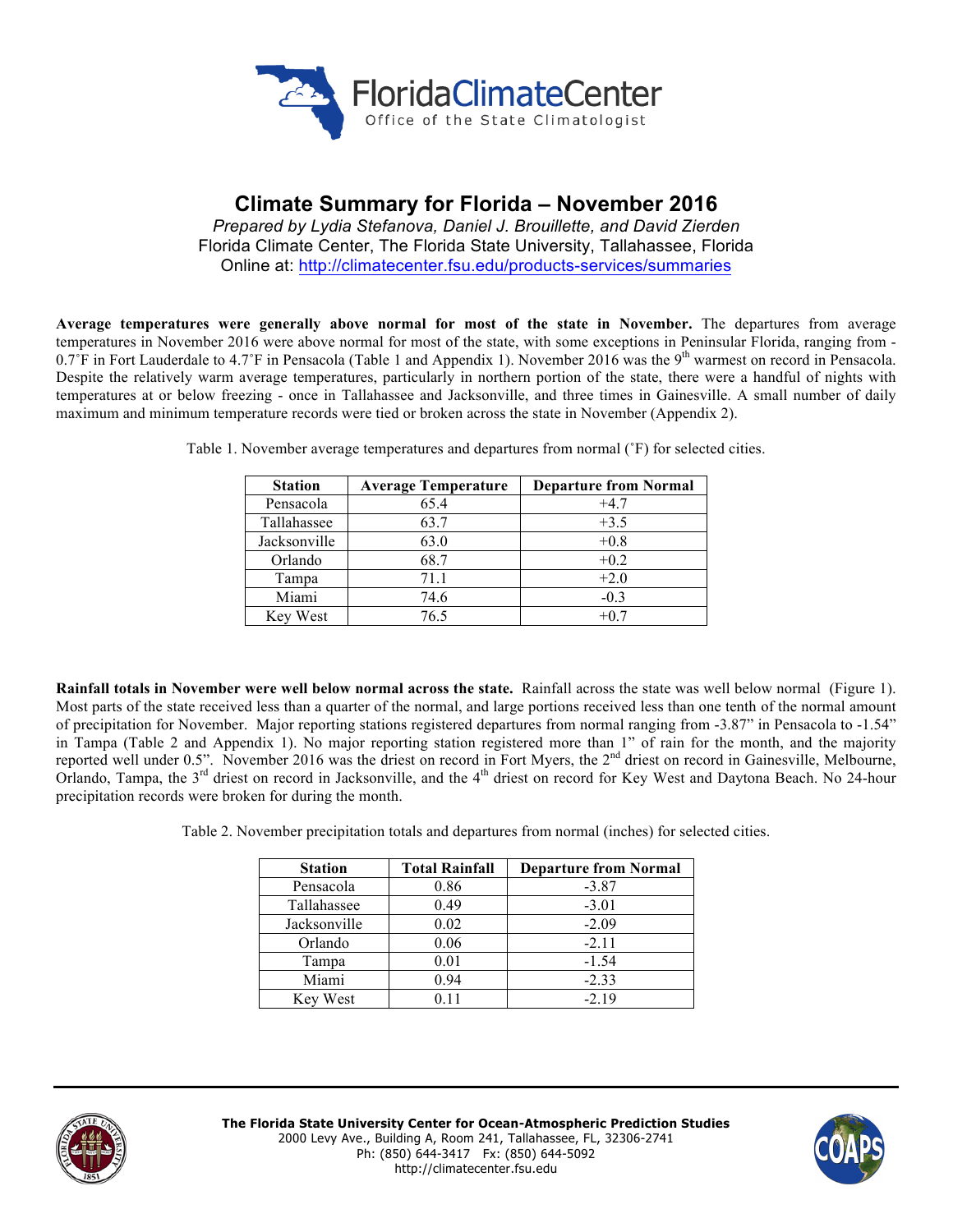#### Figure 1. A graphical depiction of the monthly rainfall departure from normal (inches) for November is given in the figure below (courtesy of NOAA, NWS).



### **La Niña Conditions are Present in the Pacific.**

Based on current data and forecast models, the Climate Prediction Center (CPC) the ENSO Alert System is set at a La Niña Advisory. La Niña conditions are present, with below-average sea surface temperatures in the central and east-central Pacific Ocean. There is approximately a 55% chance that La Niña conditions will continue through the Northern Hemisphere winter 2016-2017, gradually weakening through spring 2017. The CPC seasonal forecast favors above normal temperatures and below normal precipitation across Florida for the winter of 2016-2017.

### **Hazardous Weather Events in November.**

There were a total of 33 severe weather reports made in Florida during November, making for a relatively quiet month (see Table 4, from data collected by the Southeast Regional Climate Center, http://sercc.com/lsr for breakdown by event type). Most of these reports were of coastal flooding which was the result of seasonal king tides being additionally boosted by the stronger gravitational pull caused by the unusual closeness of the full moon between November  $12<sup>th</sup>$  and  $14<sup>th</sup>$ . Coastal flooding from these high tides was reported along the Atlantic coast, in Jacksonville and from Miami to West Palm Beach, with up to 6 inches of water along some streets. A few waterspouts were spotted in South Florida and along the Florida Keys throughout the month with no associated damage reported. A cold front on the 30<sup>th</sup> brought some localized severe weather to portions of northwest Florida, where reports included a waterspout coming onshore near Destin and suspected tornado near Fort Walton, causing minor damage to structures.

Table 4. Breakdown of storm reports submitted in Florida during the month of November. (Compiled from Southeast Regional Climate Center.)

| <b>Report Type</b>                  | <b>Number of Reports</b> |  |
|-------------------------------------|--------------------------|--|
| High Winds                          |                          |  |
| Flooding                            |                          |  |
| Tornadoes/Funnel Clouds/Waterspouts | 2/2/5                    |  |
| Storm Damage                        |                          |  |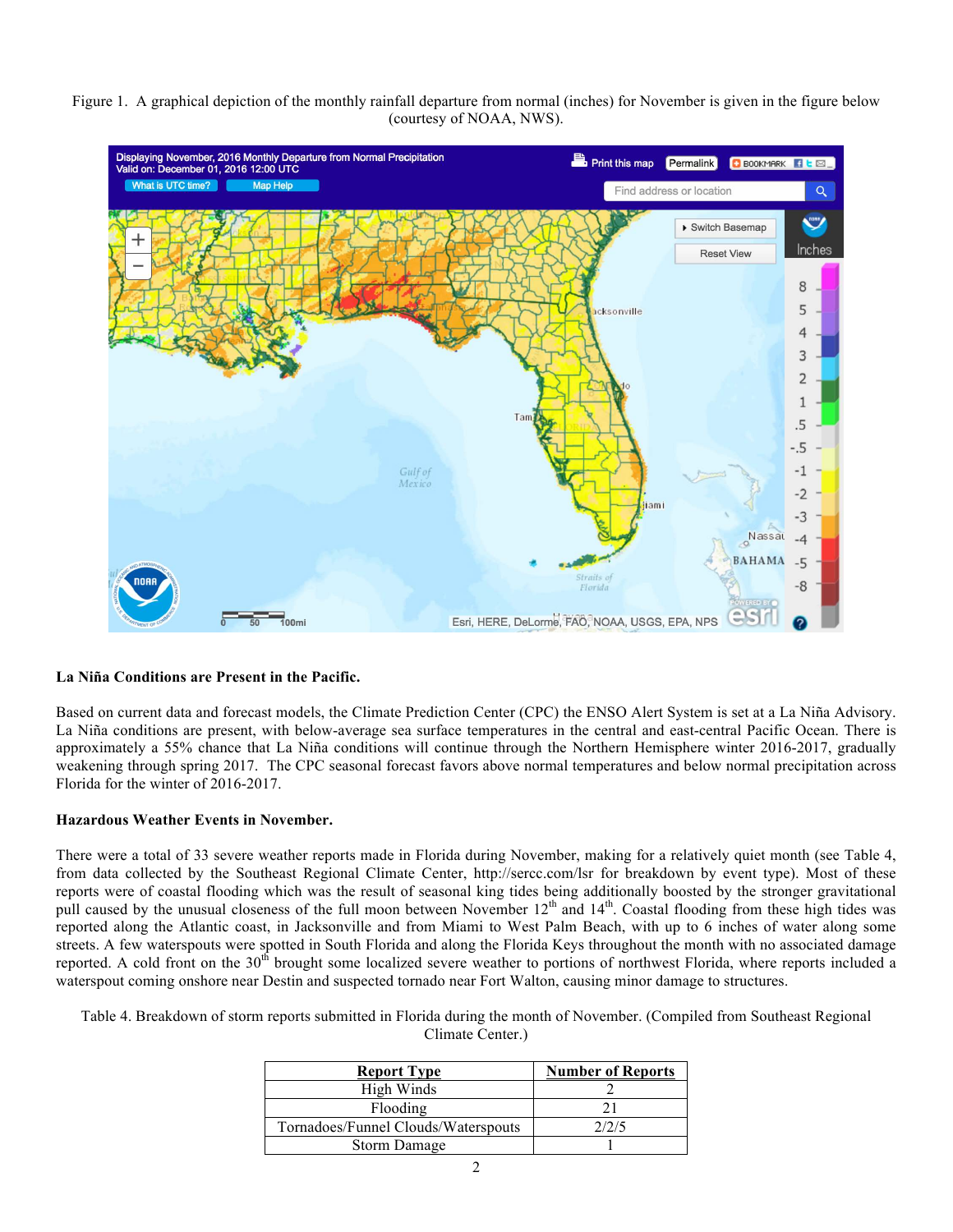#### **Drought Related Impacts.**

At the end of October, abnormally dry (D0) conditions were present in Liberty and Gadsden Counties, and in western Wakulla County; moderate drought (D1) conditions were extending over most of the western Panhandle, from Escambia County at the west to Jackson, Calhoun, Gulf and Franklin Counties at the east. Severe drought (D2) was present in the extreme northern portion of Santa Rosa County. In all, 83% of the state was classified as drought-free, approximately 2% as D0, approximately 15% as D1, and less than 0.2% as D2. Below normal rainfall and above normal temperatures in November have lead to the intensification and eastward spread of the dry conditions. As of the latest US Drought Monitor Report, issued on November  $29<sup>th</sup>$ , approximately 59% of the state remains drought-free. Abnormally dry (D0) conditions are currently affecting approximately 17% of the state (including Alachua, Baker, Bradford, Clay, Columbia, Dixie, Duval, Gilchrist, Lafayette, Levy, Nassau, Putnam, Suwannee, and Union Counties). Moderate drought (D1) conditions are affecting approximately 7% of the state (including Jefferson, Hamilton, Leon, Madison, Taylor, and Wakulla Counties). Severe drought (D2) conditions are affecting approximately 10% of the state (including Calhoun, Franklin, Gadsden, Gulf, and Liberty Counties, and parts of Bay, Jackson and Washington Counties). Extreme drought (D3) conditions are present in about 7% of the state (Holmes, Okaloosa, Santa Rosa, and Walton Counties, and parts of Bay, Jackson, and Washington Counties). In all, drought conditions are present in about 41% of the state, currently affecting roughly 1.4 million Florida citizens. Water levels in Lake Okeechobee at the end of the month were about 14.8 ft., which is about average for this time of the year.



## **Agriculture Related Impacts.**

At the beginning of November, topsoil moisture levels across the state were at mainly (59%) adequate, with the remainder ranging from surplus (8%) to short (20%) or very short (13%). Below normal rainfall and above normal temperatures have reduced soil moisture levels, shifting to drier conditions by the end of the month, with 40% of topsoil moisture levels reported adequate, 24% short, and 35% – very short.

Cotton harvesting continues, and peanut harvesting is wrapped up for the season. Dry conditions have been having an impact on field crops in many areas, particularly in the Panhandle and North Florida. Drought conditions are interfering with the planting of winter field crops and winter forages, particularly in Jackson and Holmes Counties. Hay cutting in Jackson County is hampered by the dry conditions. Pasture conditions are declining because of drought conditions in all but the southern part of the state, and water sources